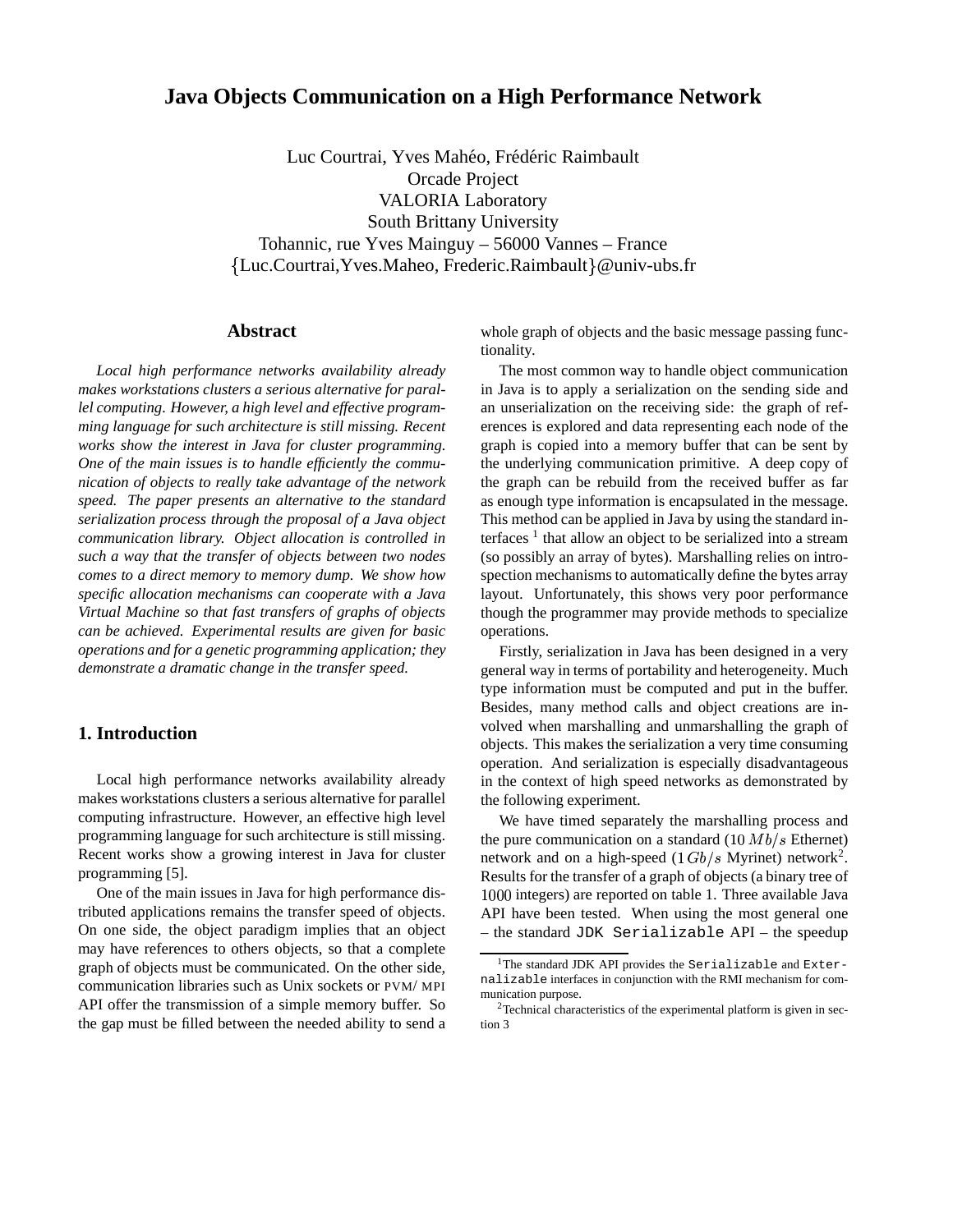| API                                                   | Serializable | Externalizable | XSerializable |         |
|-------------------------------------------------------|--------------|----------------|---------------|---------|
| serialization ( $\&$ unserialization) time in $\mu s$ |              | 109, 155       | 11,741        | 3,742   |
| communication time in $\mu s$                         | Ethernet     | 39,400         | 19,420        | 19,420  |
|                                                       | Myrinet      | 797            | 598           | 593     |
| total transfer time in $\mu s$                        | Ethernet     | 148, 455       | 31,161        | 23, 162 |
|                                                       | Myrinet      | 109, 952       | 12,339        | 4,335   |
| speedup Ethernet $\rightarrow$ Myrinet                |              | 1.35           | 2.52          | 5.34    |
| serialization time in $\%$ total transfert time       | Ethernet     | 73             | 37            | 16      |
|                                                       | Myrinet      | 99             | 95            | 86      |

**Table 1. Marshalling process costs on standard and high speed networks**

obtained on the high speed network is only  $1.35$  while the communication speed is increased by 50! Explanation lies on the last row where it appears that the serialization and the unserialization process represent  $73\%$  of the total transfer time. So the increase of the communication speed benefits only to a quarter of the transfer time. A common way of improvement is the use the Externalizable API. The marshalling method is provided by the programmer instead of relying on an introspection mechanism; it reduces the graph traversal time and the size of the message representing the object transferred. But the speedup obtained in this case grows only to  $2.5$  when migrating from the Ethernet to the Myrinet network while the communication speed is increased by 32. Things improve slightly because the part of the serialization process in the total transfer time remains high  $(37\%)$ . Finally, we tested an optimized version of the Externalizable API (noted XSerializable) provided by the JavaParty team at Karlsruhe University [10]. It improves considerably the marshalling process and allows the speedup to reach 5.34. But, despite the various optimizations included in the XSerializable implementation, the programmer does not benefit much from the communication speed improvements: about  $86\%$  of the transfer time on the high speed network is spent in communication packaging and unpackaging.

We claim that the serialization mechanism should be reconsidered when one wants to take full advantage of the network technology improvement. In some cases where heterogeneity and portability are not the prior concerns, fast object communication could be achieved by avoiding serialization. In this article, we present an experimental library called Expresso that provides efficient communications of Java objects.

Our transfer scheme does not need any memory copy nor graph traversal; objects are managed in clusters in order to allow the straight communication of the whole graph of objects. Section 2 describes two kinds of object clustering: the ISO–address scheme which leads to best performance and the relocatable scheme which offers more flexibility. Of course these models imply that the data layout of the objects is accessible and so prevent us from developing a pure Java solution. We detail our implementation in section 3 and report some performances results. Current status and perspectives conclude this article.

## **Related Works**

In the context of high performance networks, many researches on Java and message passing systems have been conducted in the last few years [5, 6]. Most of them want to stick to the Java standards by providing an efficient RMI (Remote Method Invocation) mechanism and consequently an efficient object serialization. For example, in [10], a pure Java solution is adopted that reduces the quantity of information that must be put in the buffer and optimizes buffer management. In [9], a native serializer, aware of objects layout, is automatically generated. Other works try to provide MPI facilities in the context of Java. If some early studies did not fully allow for graphs of objects, focus is now put on serialization by trying to extend MPI data-types with the OBJECT type [8, 3]. Several distributed shared objects services have been proposed on top of Java libraries, e.g. in [7, 11]. Performance issues such as clustering of objects we use in our implementation have been pointed out. However, to our knowledge, there is no proposal that questions the principle of serialization when communicating graphs of Java objects.

# **2. Expresso**

Expresso is a Java library that aims at providing objects exchange capabilities to an object oriented language as MPI or PVM provides values exchange capabilities to procedural languages through the message passing paradigm. Expresso does not introduce a new object distributed model; it is inherited from the MPI library upon which Expresso is built: a  $N$ -node network is seen as a set of processes numbered from 0 to  $N-1$  communicating on a fully connected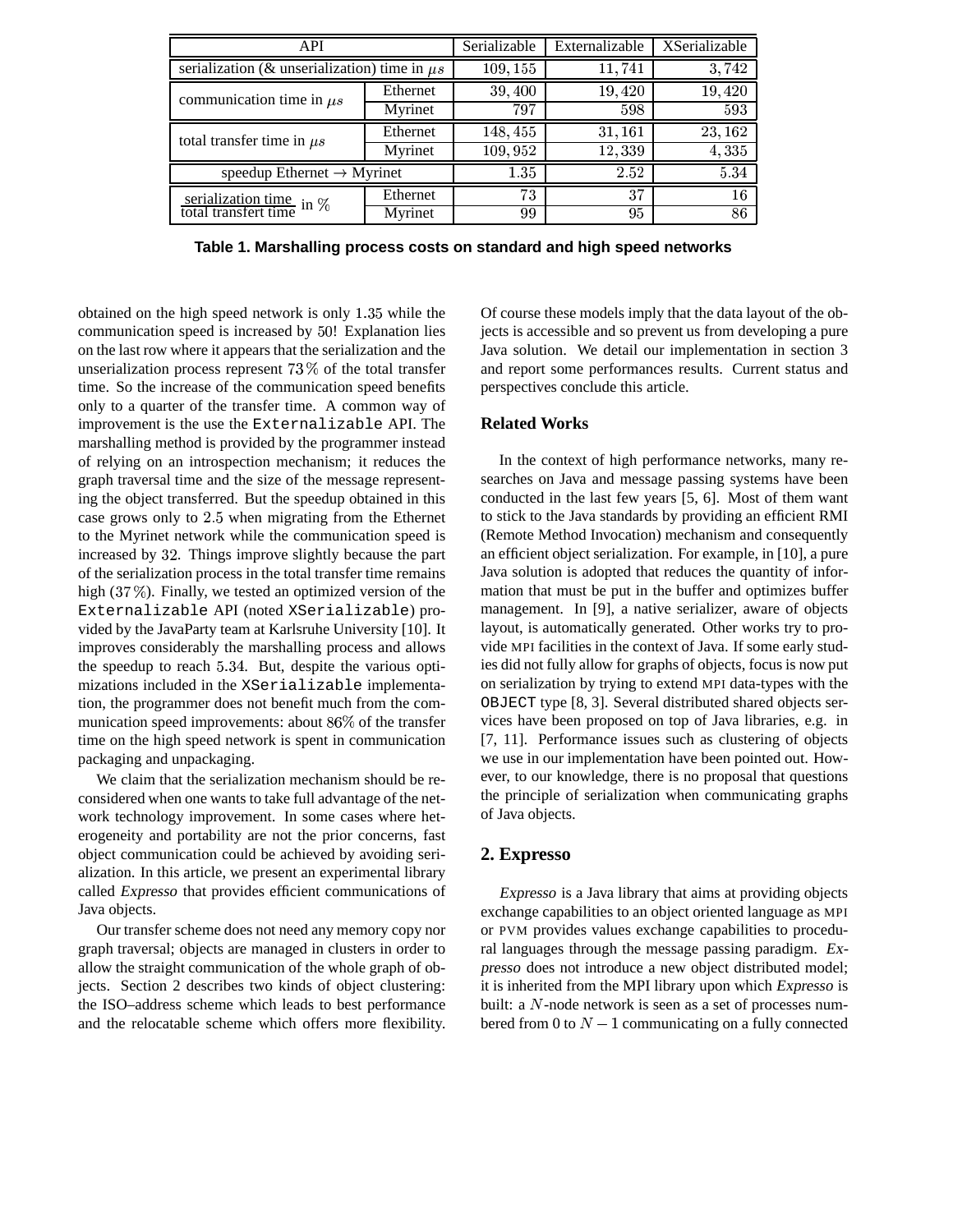network through send and receive operations. So only one thread of each Java virtual machine (JVM) communicate with the others. Emphasis is on performance rather than on expressiveness: as mentioned in the introduction, very fast object transfer between two machines is achieved thanks to a direct memory to memory dump in replacement of the usual marshalling of structured values.

## **2.1. Object clustering**

Simple and efficient communication is obtained through the clustering of objects. The allocation of the objects is controlled in order to maintain the entire representation of a graph of objects in a single memory region that can be easily transferred: the cluster. A set of clusters is managed in a specific memory area on each node. Virtual memory (not physical memory) is reserved for this cluster space. Enough space can be considered available given the size of the addressing space of a process (4 gigabytes on current 32-bit architectures).

A cluster is the unit of communication on the network and it may contain many objects. Firstly it allows communication granularity management. Without clusters, one would have to explore the complete graph of objects to know which memory words have to be transferred (this is the serialization process); or conversely it would be necessary to transfer the whole cluster space of the emitting node (transferring one big chunk of several megabytes is too expensive, even on a high speed network). So the cluster is an intermediate whose size is somehow tunable. Moreover, it makes sense to group the representations of certain objects as this grouping reflects the logical grouping that frequently already exists in applications, even if it is often implicit.

Only objects that may be exchanged are allocated in clusters; the others are left in the heap managed by the JVM. Clusters are exchanged between nodes with asynchronous send and receive operations. As a cluster may contain several linked objects, one object – called the root object – acts as a handle to access the others indirectly. Some objects stored in a cluster may be out of the graph that is to be communicated, thus incurring extra data transfer. However, in the context of high-bandwidth networks, this should not be too expensive.

It should be noticed that our objective is not to propose a new programming model; as a consequence, coherency of inter-cluster references is not treated. We focus here on the transfer of a graph of objects contained in a single cluster.

Actually, Expresso provides two types of clusters that are stored in separated areas and may be used simultaneously: ISO–address and relocatable clusters. ISO–address clusters lead to better performances whereas relocatable clusters offer a more classical communication model. Both are described in the following.

#### **2.2. ISO–address clusters**

Expresso runs on a set of workstations connected through a high speed network. Computing resources are supposed to be homogeneous, from the hardware and the operating system and the JVM point of view. The principle of the ISO–address transfer is to put a transferable object on the receiver at the same (virtual) memory address as on the sender. In this way, references inside an object remain valid and do not need to be updated. Therefore an object transfer becomes a simple memory block transfer analogous to a DMA operation. The same kind of idea has been applied to thread migration in [1].

The key point is to manage the memory between the nodes to ensure that an object can be copied at the same address on another node without a crash. Any transferable object created on one a node has to be allocated in an reserved range of addresses for this node, within the ISO– address cluster space. Figure 1 contains the ISO–address cluster space layout for a two-node network. In this case, the ISO–address space is divided into two parts: the higher one is devoted to the objects allocated on the first node; the lower one is devoted to the objects allocated on the second one.



**Figure 1. ISO–address memory for a two-node network**

The size of clusters are identical and fixed at initialization time. Thus the exact memory location of a cluster can be deduced from its identity and duplicated at the same address on another node without any calculation nor any cluster overlapping problem. Two numbers identify a cluster: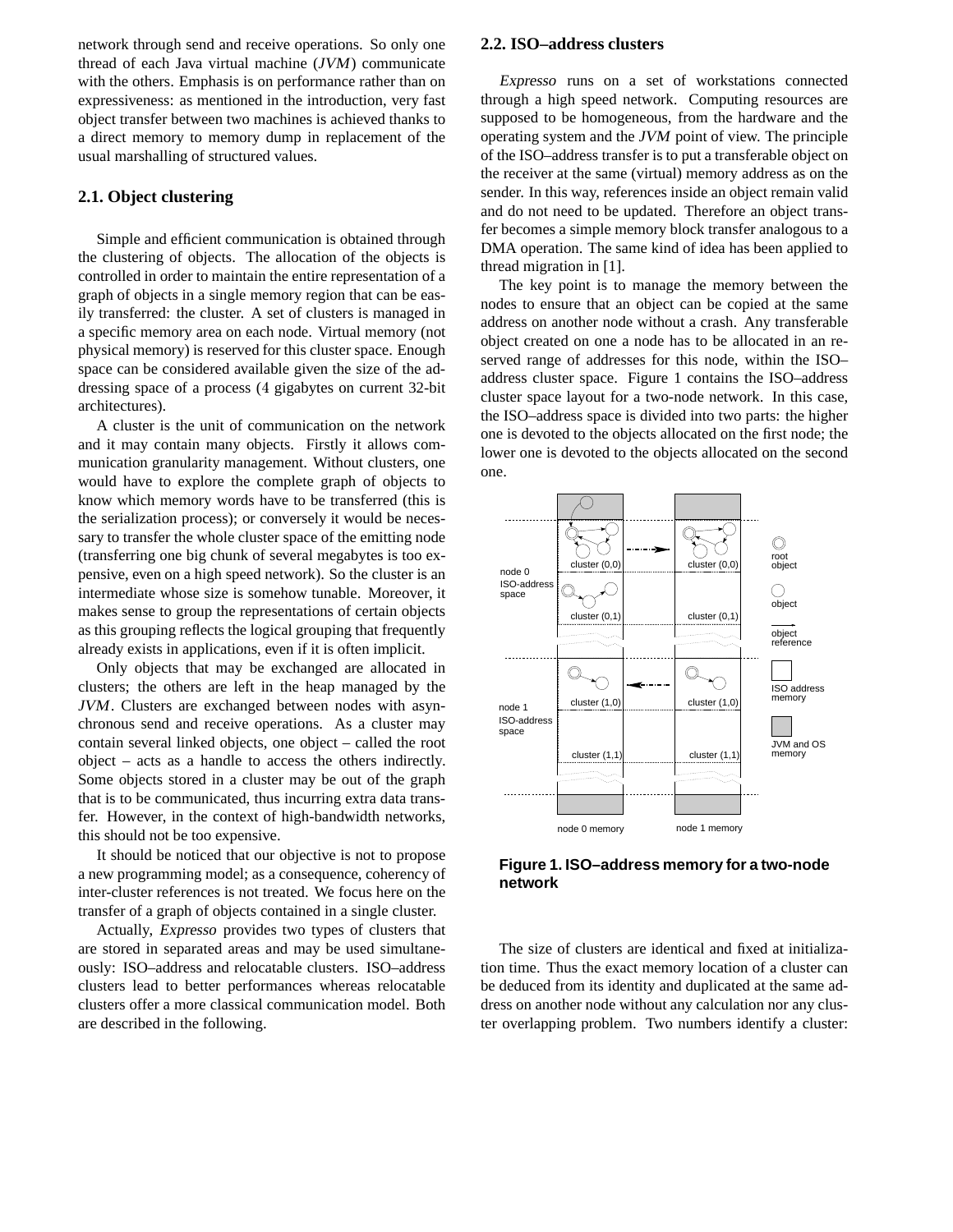its origin node – the node where it has been created – and its rank on this node.

**Communications.** ISO–cluster transfer is intended to be very efficient. On one side, the send operation transmits the entire content of a cluster to the destination node. On the receiving side, the cluster content is replaced by the incoming one. Therefore only one copy of a distant cluster is available at a time. Having received a cluster, a reference on the cluster root object can finally be obtained. Note that a receiving node is free to specify the node from which the cluster is awaited: it may or not be the origin node of the cluster; it may also be any node when the sender is not specified at all.

This simple protocol doesn't take care of coherency between multiple copies of clusters. This is left under the programmer's responsibility or to an upper layer library.

## **2.3. Relocatable clusters**

Relocatable clusters can be used in addition or as an alternative to ISO–address clusters. In some cases, they offer more flexibility at the cost of a slight computing overhead.

Relocatable clusters are dynamically allocated within a specific memory space The size of the clusters is specified at creation time and may be different for each cluster. Freeing relocatable clusters is done explicitly.

The use of relocatable clusters is identical to the use of ISO–address clusters. Once created, a cluster can be set as the current cluster where new objects will be stored. A relocatable cluster can be transfered to another node by using the send and receive operations. No numbering of clusters is necessary: a copy of a cluster is sent and a new cluster is created upon receipt. In this respect, relocatable clusters offer the usual message passing facilities. There is no coherency problem due to cluster overwriting as with ISO– address clusters; still, inter-cluster references are not managed either.

Figure 2 depicts the layouts of the relocatable spaces in a two-node network after three cluster transfers. It can be seen that two copies of the second cluster on node 1 are received by node 0 after a possible modification. As mentioned earlier, this was not possible with ISO–address clusters.

### **2.4. Expresso API**

ISO–address and relocatable clusters are implemented through a Java package. The main class of the package is the Cluster class. Two sub-classes (ClusterISO and ClusterRELOC) provide the implementation of the ISO– address clusters and the relocatable clusters.

We present in figure 3 a brief example of a Java program using Expresso classes.



**Figure 2. Relocatable memory for a two-node network**

This program runs on a two-node network. A simple graph of objects (a car object referring to an engine object) is created on one side and sent to the other side where it is printed. As the same program runs on both nodes – this is the SPMD parallel programming model – a conditional tests the running node number to select the code to execute. The first node creates a cluster, allocates a car object inside it, fills it and sends it to the second node. The second node receives the cluster, extracts the car and prints it.

The class method Cluster.newObject must be used to create transferable objects in the current cluster. An object allocated this way is stored in the current cluster with the same structure as a Java object; the JVM can operate on it as on an ordinary object. All the others objects are allocated through the Java new operator.

A cluster can be sent to a node with the instance method send and received with the instance method recv. The destination of the message is a node number. When receiving a cluster, parameters are slightly different according to the type of clusters used. For ISO–address clusters, one should specify the cluster identity (*i.e.* the origin node and the rank) and optionally the number of the node from which the message is received if it is different from the origin node. For relocatable clusters, only the emitting node is required. In both cases, if the source of the message does not matter, ANY can be passed to the recv method in replacement of a node number. The recv method returns a handle to a newly created cluster – of the proper type – filled with the objects that were in the message.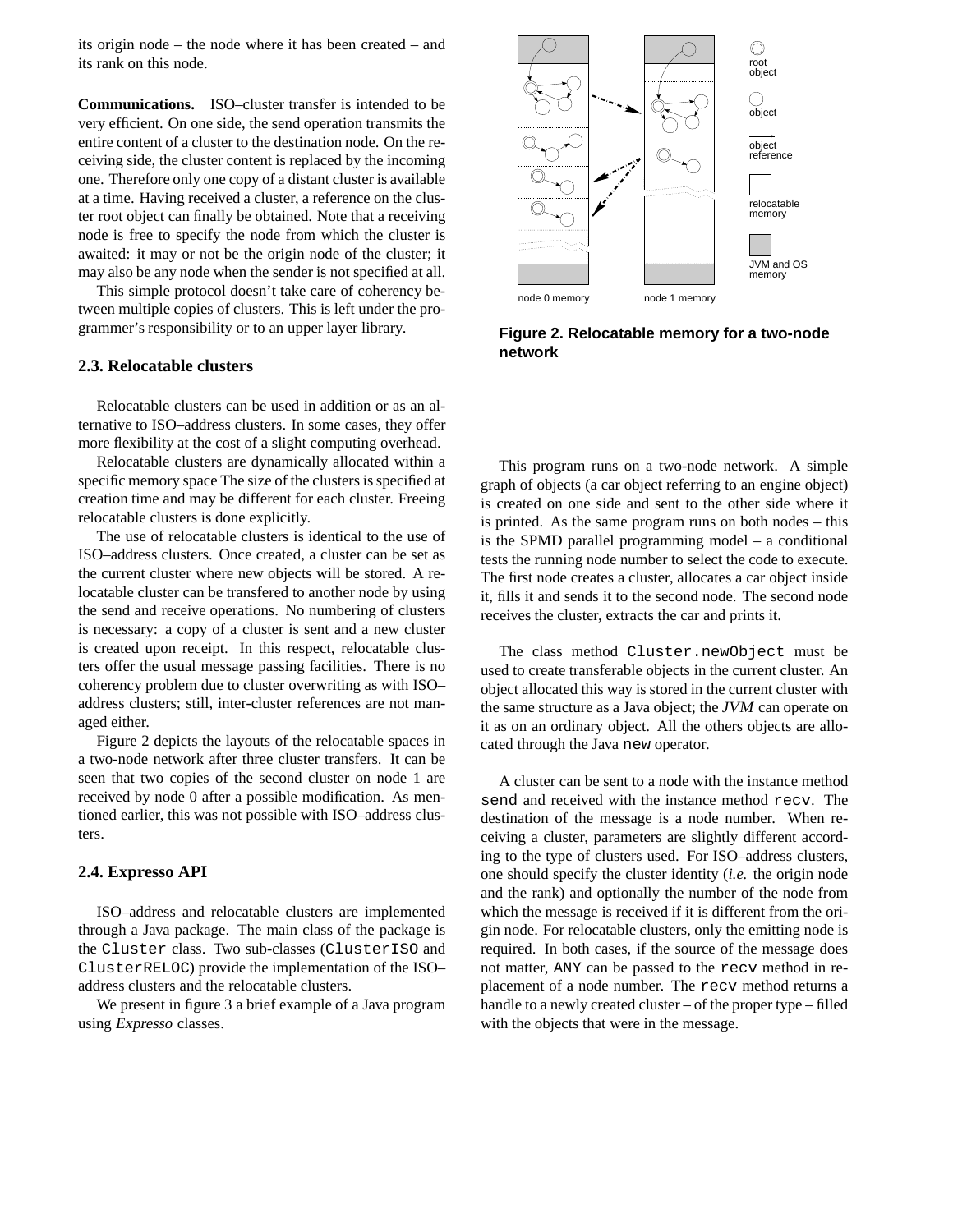```
import expresso.*;
public class TestCar {
 public static void main(String argv[]) {
   Cluster.init(argv); // initialize Expresso
   if (Cluster.myNode == 0) { // first node code
     // create a ISO cluster
    ClusterISO aCluster = new ClusterISO();
    // indicate which cluster will be filled
     // with future objects
    aCluster.setCurrent();
    // allocate and initialize a Car
    // inside the current cluster
    Engine anEngine =
        (Engine)Cluster.newObject(Engine.class);
    anEngine.init(50); // power
    Car aCar =(Car)Cluster.newObject(Car.class);
    aCar.init(2000,anEngine); // year and engine
    // set the cluster root object
    aCluster.setRootObject(aCar);
    // send the car to the second node
    aCluster.send(1);
   } else { // second node code
     // receive the 1st cluster of the 1st node
    ClusterISO aCluster = ClusterISO.recv(0,0);
    // extract the root object
    Car aCar = (Car)aCluster.getRootObject();
    // print it contents
    System.out.println(aCar);
   }
   Cluster.quit();// stop using Expresso
  }
}
```
**Figure 3. Transfer of a simple graph of objects between two nodes with Expresso**

# **3. Implementation**

The main part of Expresso is written in  $C$  and is called by the interface through the JNI (Java Native Interface) mechanism. It is composed of a memory management module and a communication module. The implementation details of these modules are explained in the following subsections.

#### **3.1. Memory management**

Ordinary objects are normally allocated by the JVM in its heap located in the data segment of the Unix process. For Expresso needs, a memory space distinct from the JVM heap is required to host the ISO–address space and the relocatable space. The memory management module of Expresso asksthe operating system a large zone within the part of the  $2^{32}$  bytes of memory available to the process that is left free between the stack and the heap segment. Thus, at

initialization time, a brk system call allocates two spaces. The first one is the ISO–address space; it is split up into as many chunks as the number of nodes. An extra chunk is also needed for the dispatch tables copies (see below). The second one is dedicated to the relocatable clusters. This last one is managed dynamically as a segmented memory.

The newObject method reserves a placeholder for an object in the current cluster. In the case of an ISO–address cluster, the allocation takes place within the pre-determined local part of the ISO–address space dedicated to the executing node. When the current cluster is a relocatable cluster, the object is added to the chained list of objects managed by the cluster. In both cases, the structure of the created object conforms to the running JVM machine implementation; so the JVM can apply any operation on it as on an object allocated by the new primitive. The current version of Expresso is bound to the Kaffe JVM implementation (version  $1.0.5$ )<sup>3</sup> : figure 4 shows the layout of a Kaffe object. A header contains garbage collector and lock information, and a link to the object's dispatch table (for direct access to the object's methods). The object's fields reside in the words following the header.



**Figure 4. Object structure in the Kaffe virtual machine**

The memory management module of Expresso takes all the information needed to size the object structure and to fill the dispatch table reference from the class parameter of newObject. Figure 5 exemplifies the links between the ISO–address memory space, the relocatable space and the JVM objects heap; it represents a situation where several objects allocated via Expresso and via the JVM share the same class data.

The classes of the program are loaded by a custom class loader during Expresso initialization. Class data are allocated normally within the JVM heap but copies of the dispatch tables are placed in a dedicated zone within the

 $3$ Kaffe is available from http://www.kaffe.org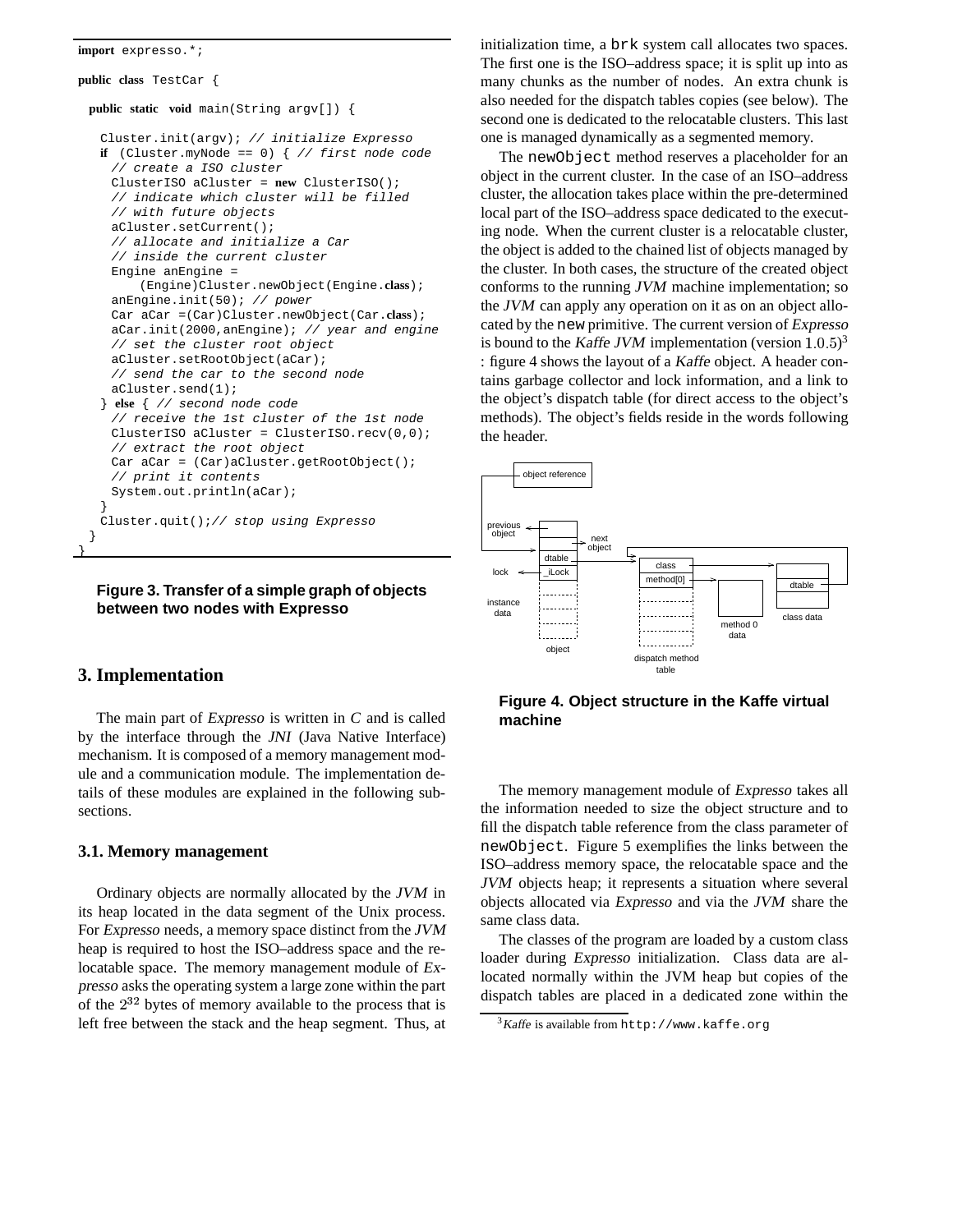ISO–address space. Every node load all the classes; consequently, the dispatch tables are allocated at the same address on all the nodes. So the dtable link between an object and its dispatch table is preserved during transfer and does not need any updating.



**Figure 5. Links between memory spaces**

#### **3.2. Communication management**

The communication management module of Expresso runs over a Myrinet high speed network [2], from the Myricom company. Very low level communications are managed by the proprietary library GM (version 1.01). A MPI implementation upon GM (gm-mpich) is also provided by Myricom. This communication layer offers all the message passing facilities needed to implement object transfer in Expresso.

Expresso methods recv and send are Java wrappers which call the <sup>C</sup> functions expresso\_recv() and expresso\_send() through the JNI mechanism. We have written these <sup>C</sup> functions using the underlying gmmpich library.

The send method call on one node and its recv method counterpart on another node, act as a memory block dump between the corresponding machines.

When receiving an ISO–address Cluster, the message content is written at the same virtual address which is computed from the cluster number and the origin node number (see paragraph 2.2). No extra calculation is required.

A few operations are necessary when receiving a relocatable cluster: a new cluster is allocated according to the size of the incoming message before the actual receipt. After receipt, the references contained in the objects of the cluster are relocated: the list of objects is traversed so that the reference fields of each of them are modified by a constant value (the difference between the address of the cluster on the emitting node and its local address) if they are not null. In order to avoid class introspection, an offset table for references fields is built when the class is loaded. This table is accessed through the dispatch table link of the object.

Although the set of objects received must be examined, relocatable clusters management offers important advantages over the classical serialization-unserialization process: no treatment is done on the sending side and on the receiving side, cycles in the graph are not considered, no object allocation is needed and no class references are manipulated.

#### **3.3. Performances**

We have experimented the Expresso library on a cluster of Linux PCs (Pentium II 400Mhz) linked by a 1 Gb/s Myrinet network (processor Lanai 4, PCI 33 Mhz interface adapter). In the following, we show performance figures of basic Expresso primitives and of an application program.

**Object creation and access.** The newObject method is slightly faster than the Java new primitive as we do not have to deal with the garbage collector. The difference between the use of ISO–address clusters and relocatable clustersis negligible. Of course, the time for accessing an object created by newObject is strictly identical to the time for accessing an object created by the new primitive since the JVM is not aware of the difference.

**Cluster communication.** We have compared the global cluster transfer time using Expresso with a classical method that builds a buffer with the standard Java interfaces Serializable and Externalizable before sending it with MPI (in Java). The graph of objects transferred is a random graph representing a map (towns, crossroads and roads linked to each other). Each object has four references. The average number of non-null references per object is about 2.5. Table 2 shows times in  $\mu s$  obtained with the three versions. It is clear that avoiding serialization leads to a dramatic improvement. Because we use a high bandwidth network, global performances are not really affected by the fact that the message is larger (twice the size of the message generated by the serializable version) in the case of Expresso. Indeed, the message contains the complete memory representation of the object and not only its attributes. Besides, the overhead induced by relocatable clusters, compared to ISO–address clusters stays relatively low, and does not change the comparison between cluster-based transfer and serialization-based transfer.

**Application** Even if ISO–address clusters are not primarily intended to be used at the application level, we have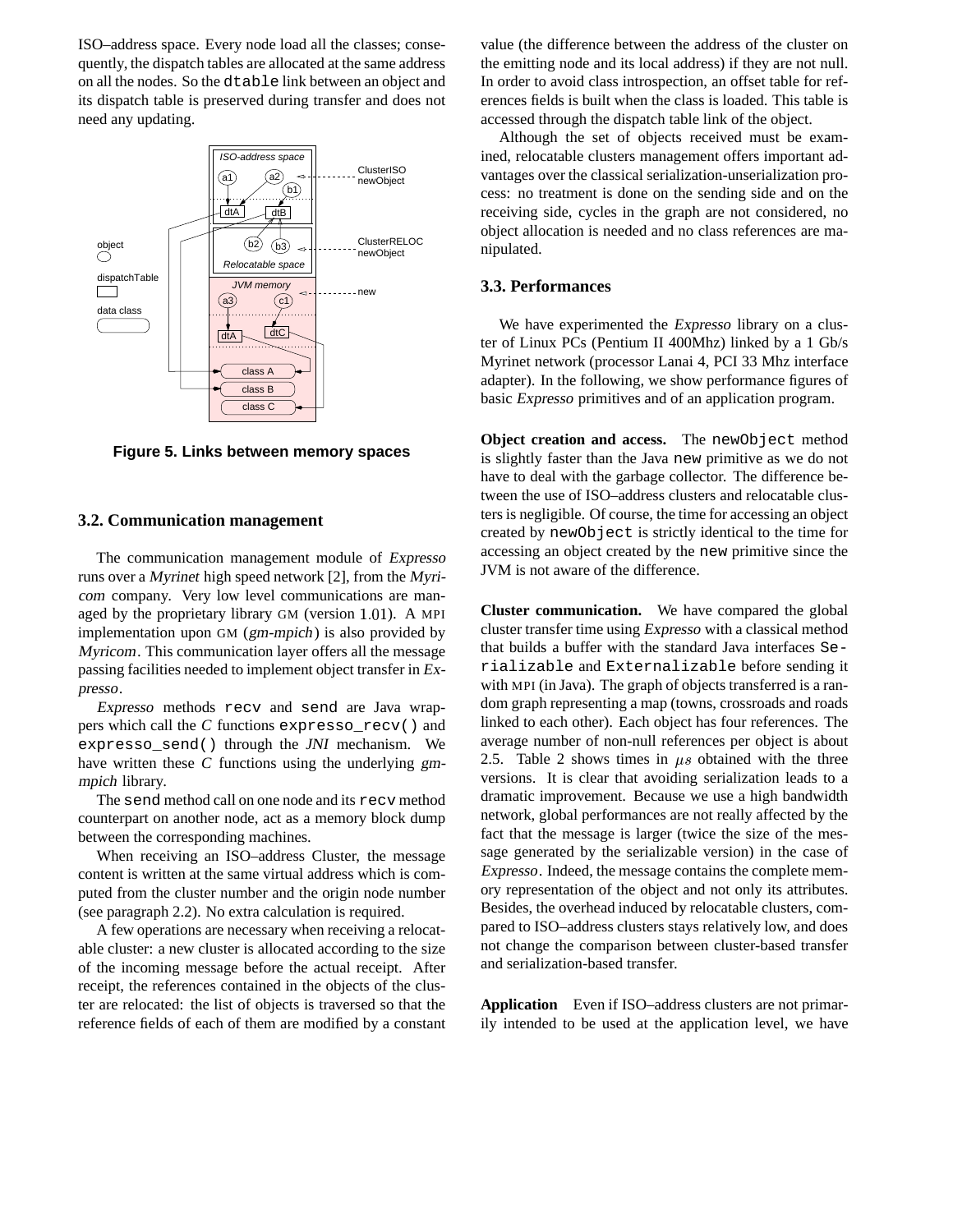| Number of objects | Serializable | Externalizable | <i>ClusterRELOC</i> | <i>ClusterISO</i> |
|-------------------|--------------|----------------|---------------------|-------------------|
| 29 (10 towns)     | 25,466       | 3.006          | 307                 | 277               |
| 355 (100 towns)   | 145.525      | 24,969         | 1.075               | 808               |
| 1760 (500 towns)  | 1,383,576    | 210.249        | 4.302               | 2.825             |

|  | Table 2. Performances of Java API and Expresso |  |  |  |
|--|------------------------------------------------|--|--|--|
|--|------------------------------------------------|--|--|--|

experimented their use in a parallel genetic programming application. A simple parallelization method has been applied to the sequential Java code (a block data distribution is performed at each step of the algorithm with a scattergather phase) [4]. The objective was to compare the impact of the efficiency of objects communication in the overall parallel performance, not to obtain the peak performance by designing a parallel algorithm (namely load balancing issues are not really taken into account). The speedups obtained are presented in figure 6 for a 120-individual population. The efficiency of the code using serialization falls down rapidly when the number of nodes increases whereas it remains very correct with Expresso.



**Figure 6. Speedup for a genetic programming application**

### **4. Conclusion**

We have presented in this paper Expresso, a library dedicated to the transfer of complex Java objects. The allocation of objects is controlled so that objects belonging to the same graph are allocated in a cluster that consists in contiguous memory regions. Two types of cluster have been implemented, ISO–address clusters and relocatable clusters so as to fulfill a wider range of application needs. These clusters can be efficiently communicated because no serialization is required. This enables the full exploitation of the

capabilities of high speed networks.

Indeed, experimental results show that the transfer times for graphs of objects involving several types and containing cycles are very close to the times needed for a simple data transfer. These performance cannot be obtained with classical serialization whose relative costs can be considered prohibitive when using networks with low latencies and high bandwidth.

However, the communication library we proposed is at a very low level: the user has to handle the clustering of objects. It must be proposed a higher level programming paradigm that can take benefit of Expresso cluster exchanges. In this framework, we investigate how the RMI protocol can be built on top of Expresso. Another research direction is to integrate this kind of objects transfer in the JVM in order to develop object sharing between distant JVMs.

### **References**

- [1] G. Antoniu, L. Bougé, and R. Namyst. And efficient and transparent thread migration scheme in the PM2 runtime system. In *Proc. 3rd Workshop on Runtime Systems for Parallel Programming (RTSPP'99)*, San Juan, Puerto Rico, April 1999.
- [2] N. Boden, D. Cohen, R. Felderman, A. Kulawik, C. Seitz, J. Seizovic, and W.-K. Su. Myrinet – A Gigabit-persecond Local-Area Network. *IEEE Micro*, February 1995. http://www.myri.com.
- [3] B. Carpenter, G. Fox, S. Ko, and S. Lim. Object Serialization for Marshalling Data in a Java Interface to MPI. In *Proc. of the Java Grande Conference*, San Francisco, California, June 1999.
- [4] L. Courtrai, Y. Mahéo, and F. Raimbault. Expresso : transfert d'objets Java sur réseau haut-débit. Internal report, Valoria, Universite´ de Bretagne Sud, march 2000. http://www.univubs.fr/valoria/rr.
- [5] J. G. Forum. Java Grande Forum Report: Making Java work for high-end computing. Technical Report TR-01, Java Grande Forum, November 1998. http://www.javagrande.org.
- [6] G. Fox. Editorial: Java for high performance network computing. *Concurrency: Practice & Experience*, 10(11-13), September-November 1998.
- [7] D. Hagimont and D. Louvegnies. Javanaise: Distributed Shared Objetcs for Internet Cooperative Applications. In *Middleware '98*, The Lake District, England, September 1998.
- [8] G. Judd, M. Clement, Q. Snell, and V. Getov. Design Issues for Efficient Implementation of MPI in Java. In *Proc.*